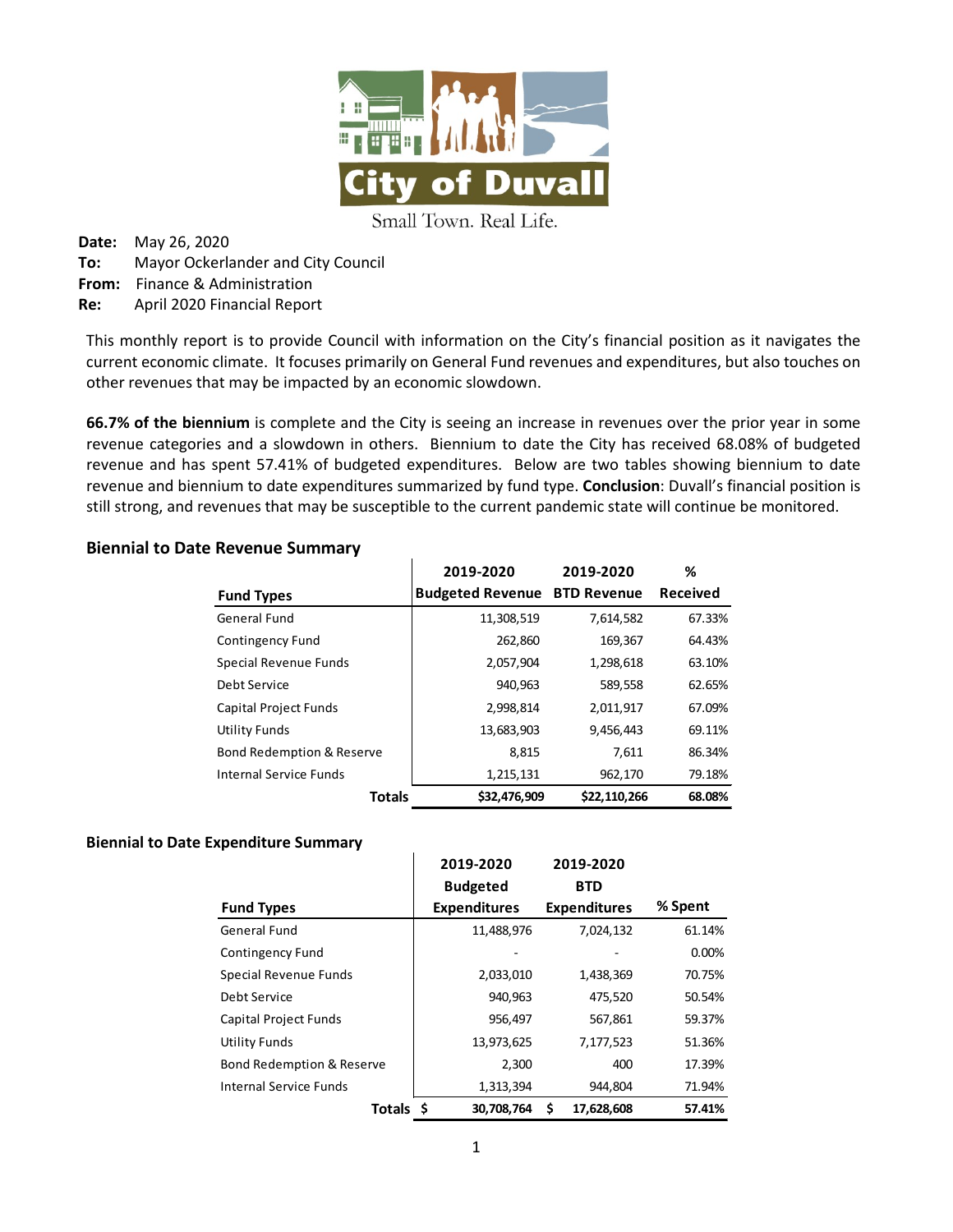#### **General Fund Revenues**

The City receives 72% of its General Fund revenues from **taxes**. As of the end of April 2020, 68.8% of budgeted tax revenue had been received.

**Property tax** is the General Fund's largest and most reliable source of revenue. Most property tax payments are made in April/May or October/November. Due to the COVID-19 outbreak, King County extended the April 30 property tax deadline to June 1 for those who pay the County directly, rather than through their mortgage. Despite the extended deadline, the City received 16% more in property tax than it had through April in the prior year due to major mortgage brokers paying earlier than normal. If property tax is removed from General Fund tax revenue, **67.8%** of budgeted tax revenues have been received:

|                                   |               |             |             | %         | <b>Thru April</b> | <b>Thru April</b> |                 |
|-----------------------------------|---------------|-------------|-------------|-----------|-------------------|-------------------|-----------------|
|                                   |               |             |             |           |                   |                   |                 |
|                                   | <b>Budget</b> | Actual      | Remaining   | Collected | 2019              | 2020              | $%$ $\triangle$ |
| Property Taxes - Levy Lid Lift    | \$738,080     | \$381,839   | \$356,242   | 51.7%     | \$0               | \$13,892          |                 |
| Real & Personal Property Taxes    | \$2,451,561   | \$1,860,973 | \$590,587   | 75.9%     | \$581,044         | \$658,023         | 13%             |
| <b>Total GF Property Tax</b>      | \$3,189,641   | \$2,242,812 | \$946,829   | 70.3%     | \$581,044         | \$671,915         | 16%             |
|                                   |               |             |             |           |                   |                   |                 |
| Local Retail Sales & Use Taxes    | \$2,049,950   | \$1,497,127 | \$552,823   | 73.0%     | \$329,729         | \$362,707         | 10%             |
| Sales Tax-Crim Justice-LOCAL      | \$399,930     | \$317,783   | \$82,147    | 79.5%     | \$75,052          | \$77,500          | 3%              |
| <b>Business Tax - Electricity</b> | \$555,000     | \$349,200   | \$205,800   | 62.9%     | \$110,881         | \$80,429          | $-27%$          |
| Interfund Utility Tax - Water     | \$423,000     | \$238,395   | \$184,605   | 56.4%     | \$40,392          | \$42,695          | 6%              |
| <b>Business Tax - Natural Gas</b> | \$303,000     | \$165,506   | \$137,494   | 54.6%     | \$61,830          | \$50,587          | $-18%$          |
| Interfund Utility Tax - Sewer     | \$494,000     | \$316,128   | \$177,872   | 64.0%     | \$62,042          | \$64,560          | 4%              |
| <b>Business Tax - Garbage</b>     | \$205,000     | \$164,416   | \$40,584    | 80.2%     | \$37,218          | \$49,936          | 34%             |
| <b>Business Tax - TV Cable</b>    | \$125,000     | \$75,132    | \$49,868    | 60.1%     | \$19,882          | \$15,222          | $-23%$          |
| <b>Business Tax - Telephone</b>   | \$260,000     | \$138,720   | \$121,280   | 53.4%     | \$39,039          | \$34,154          | $-13%$          |
| Interfund Utility Tax - Storm     | \$153,500     | \$97,699    | \$55,801    | 63.6%     | \$19,206          | \$19,981          | 4%              |
| <b>Gambling Tax</b>               | \$12,400      | \$18,099    | $-55,699$   | 146.0%    | \$2,329           | \$6,081           | 161%            |
| Leasehold Excise Tax              | \$2,000       | \$834       | \$1,166     | 41.7%     | \$329             | \$140             | $-57%$          |
| Total GF Tax w/o Property Tax     | \$4,982,780   | \$3,379,039 | \$1,603,741 | 67.8%     | \$797,929         | \$803,991         | 1%              |
| <b>Total GF Tax Revenue</b>       | \$8,172,421   | \$5,621,851 | \$2,550,570 | 68.8%     | \$1,378,973       | \$1,475,905       | 7%              |

#### **General Fund Tax Revenue**

The General Fund's second largest source of revenue is **utility tax.** Revenue from utility tax is generally stable, but taxes on natural gas, electricity and water are affected by weather. Biennium to date, the City has collected 61.35%, or \$1,545,196 of budgeted utility tax. April interfund utility tax payments to the General Fund were receipted in May as well as utility tax payments for electricity and natural gas, so this number is \$84,319 lower than anticipated.

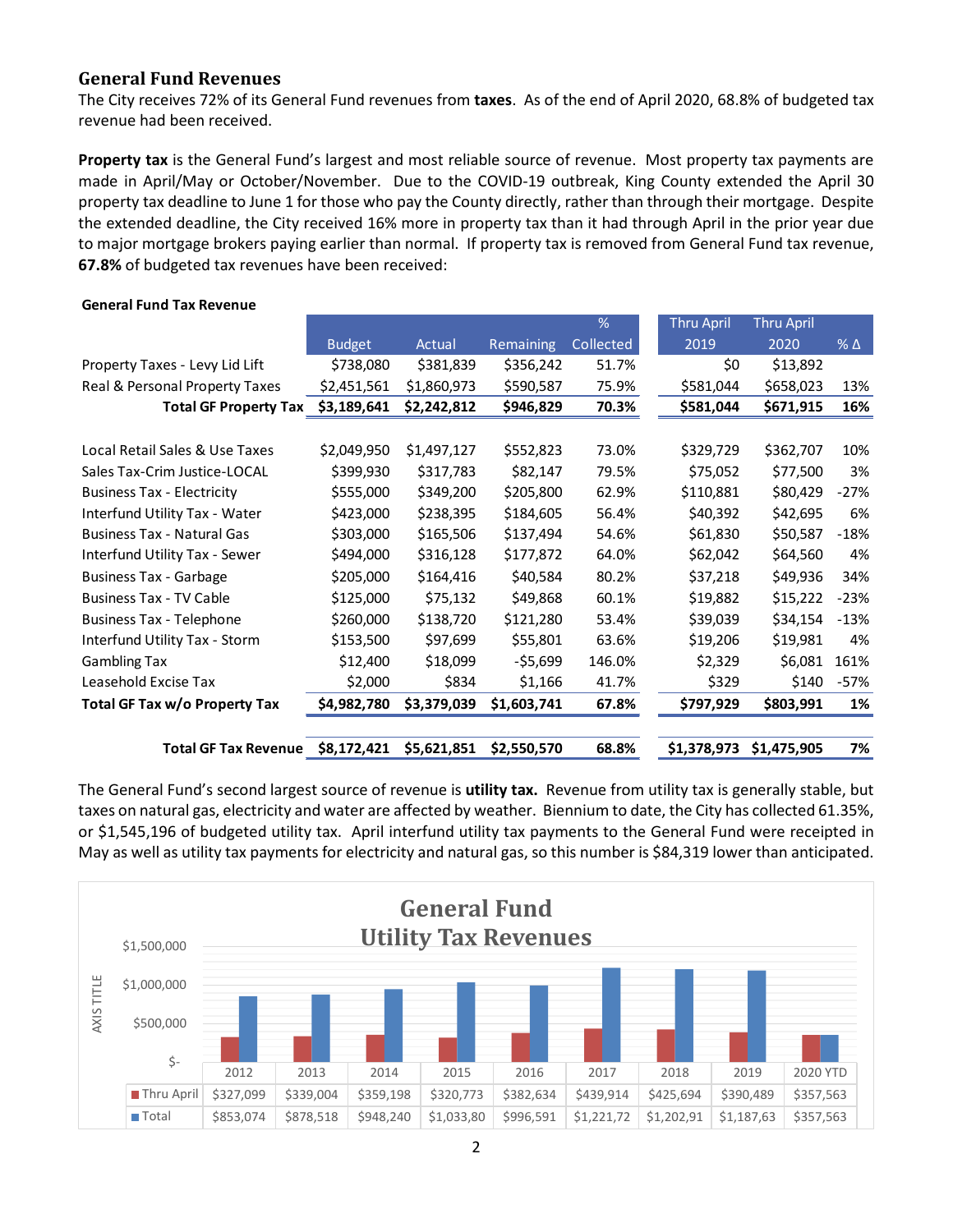**Sales tax** is the General Fund's third largest source of revenue. The City receives sales tax revenue two months after it is collected by businesses, so April receipts were from sales incurred in February, the start of the COVID-19 outbreak. April's sales tax was 4.9% more than the same month in 2019 compared to an increase of 11.7% in March. Year to date, the City has collected 10% more in sales tax through the same timeframe as the prior year.



The City's largest source of sales tax revenue comes from **retail trade,** which increased by 13.4% in April. **Construction**, the City's second largest source of sales tax, decreased by 19% over the same month in the prior year, as anticipated, but is still up by 14% year to date. **Accommodation and food services**, which includes restaurants and bars, is the third largest source of sales tax revenue in the City, and is the category most effected by the outbreak, showed a decrease of 19.8% over the same period in the prior year and is down 1.2% year to date.

2020 Jan - April vs. 2019 Jan - April Sales Tax by NAICS Category

|                                               |    | <b>Thru April</b> | <b>Thru April</b> |                |            |
|-----------------------------------------------|----|-------------------|-------------------|----------------|------------|
| <b>NAICS Code Name</b>                        |    | 2019              | 2020              | $\Delta$       | Δ%         |
| <b>Retail Trade</b>                           | \$ | 119,559           | \$<br>136,680     | \$<br>17,120   | 14.3%      |
| Construction                                  | \$ | 76,266            | \$<br>86,954      | \$<br>10,687   | 14.0%      |
| <b>Accommodation &amp; Food Services</b>      | \$ | 36,074            | \$<br>35,655      | \$<br>(418)    | $-1.2%$    |
| Admin & Support of Waste Mgmt & Remedial Svcs | \$ | 21,983            | \$<br>29,421      | \$<br>7,438    | 33.8%      |
| Information/Communication                     | \$ | 14,995            | \$<br>16,228      | \$<br>1,233    | 8.2%       |
| <b>Wholesale Trade</b>                        | \$ | 12,039            | \$<br>15,595      | \$<br>3,556    | 29.5%      |
| Other Services (except Public Administration) | \$ | 10,545            | \$<br>9,941       | \$<br>(604)    | $-5.7%$    |
| Professional, Scientific, & Technical Svcs    | \$ | 7,875             | \$<br>8,083       | \$<br>208      | 2.6%       |
| Manufacturing                                 | \$ | 9,698             | \$<br>6,323       | \$<br>(3,374)  | $-34.8%$   |
| Real Estate & Rental & Leasing                | \$ | 3,691             | \$<br>5,272       | \$<br>1,581    | 42.8%      |
| Finance                                       | \$ | 4,285             | \$<br>5,071       | \$<br>786      | 18.3%      |
| Miscellaneous                                 | \$ | 6,822             | \$<br>4,277       | \$<br>(2, 545) | $-37.3%$   |
| Arts, Entertainment, & Recreation             | \$ | 5,994             | \$<br>1,959       | \$<br>(4,034)  | $-67.3%$   |
| <b>Educational Services</b>                   | \$ | 612               | \$<br>1,593       | \$<br>980      | 160.1%     |
| Agriculture, Forestry, Fishing & Hunting      | \$ | 318               | \$<br>1,071       | \$<br>753      | 236.9%     |
| Utilities                                     | \$ | 899               | \$<br>1,043       | \$<br>144      | 16.1%      |
| <b>Health Care &amp; Social Assistance</b>    | \$ | 747               | \$<br>338         | \$<br>(409)    | $-54.7%$   |
| Transportation & Warehousing                  | \$ | 79                | \$<br>314         | \$<br>235      | 296.3%     |
| Management of Companies & Enterprises         | \$ | 5                 | \$<br>21          | \$<br>16       | 290.1%     |
| <b>Public Administration</b>                  | \$ | 11                | \$<br>9           | \$<br>(3)      | $-23.5%$   |
| Mining                                        | \$ | $\overline{2}$    | \$<br>÷,          | \$<br>(2)      | $-100.0\%$ |
| <b>Total</b>                                  | Ś  | 332,500           | \$<br>365,848     | \$<br>33,349   | 10.0%      |
| <b>Total without Construction</b>             | Ś  | 256,234           | \$<br>278,895     | \$<br>22,661   | 8.8%       |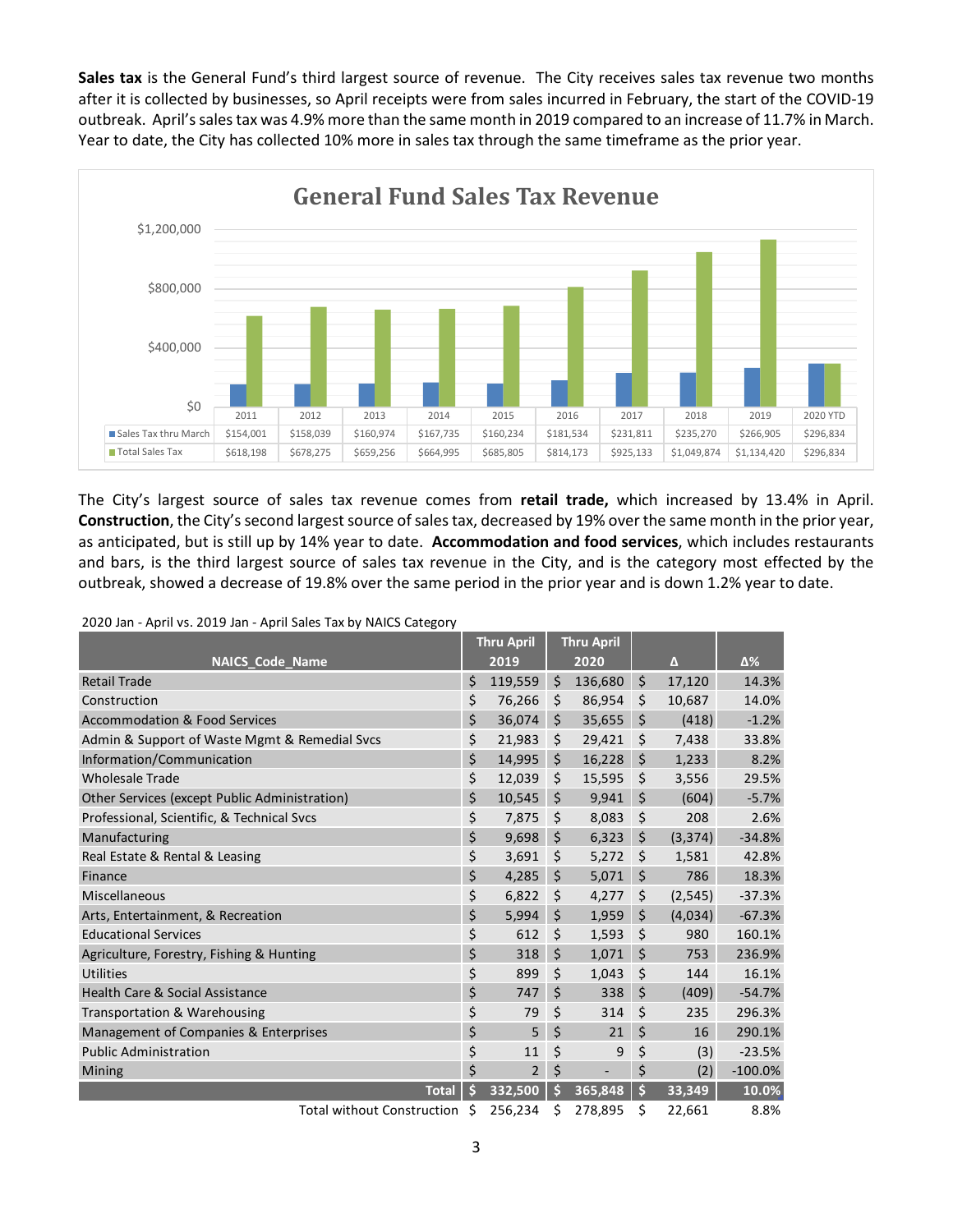8% of budgeted General Fund revenue comes from **licenses and permits**. At the end of April 2020, the City had received 68.3% of budgeted revenue. Garbage franchise fees are lower than prior year to date due to the timing of payments. Building permit fees are higher than the prior year due to the processing of permits already in house:

#### **General Fund Licensing and Permit Revenue**

|                                        |               |           |                  | $\frac{9}{6}$ | <b>Thru April</b> | <b>Thru April</b> |              |
|----------------------------------------|---------------|-----------|------------------|---------------|-------------------|-------------------|--------------|
|                                        | <b>Budget</b> | Actual    | <b>Remaining</b> | Collected     | 2019              | 2020              | $%$ $\Delta$ |
| <b>Fireworks Permits</b>               | \$400         | \$200     | \$200            | 50.0%         | \$200             | \$0               |              |
| Fire Permits-Operational/Other         | \$5,250       | \$0       | \$5,250          | 0.0%          | \$0               | \$0               |              |
| <b>Special Events Permits</b>          | \$2,000       | \$1,325   | \$675            | 66.3%         | \$400             | \$75              | -81%         |
| Franchise Fees - Cable TV              | \$86,000      | \$52,892  | \$33,108         | 61.5%         | \$23,008          | \$9.475           | -59%         |
| Franchise Fees - Garbage               | \$268,000     | \$180,190 | \$99,510         | 67.2%         | \$47,931          | \$34,856          | $-27%$       |
| <b>Business Licenses &amp; Permits</b> | \$84,000      | \$52.049  | \$38,849         | 62.0%         | \$13,730          | \$14.126          | 3%           |
| <b>Building Permit Fees</b>            | \$469,480     | \$346,305 | \$179,683        | 73.8%         | \$49,477          | \$107,138         | 117%         |
| Permit Fee IT Surcharge                | \$74,000      | \$42,644  | \$38,672         | 57.6%         | \$7,514           | \$14,137          | 88%          |
| <b>Concealed Weapons Permit Fees</b>   | \$3,500       | \$2,007   | \$1,493          | 57.3%         | \$842             | \$261             | -69%         |
| <b>Total GF Licenses &amp; Permits</b> | \$992,630     | \$677,611 | \$397,440        | 68.3%         | \$143,103         | \$180,068         | 26%          |

Revenue from **charges for services** is 6.8% of the General Fund budget. As of the end of April, the City has received 86.2% of budgeted charges for services. Revenues for engineering fees and zoning and development fees are already over the budgeted amount for the biennium. In April of 2020, the City changed the way it collected plan check fees, requiring partial payment with permit submittal, which is reflected in the increase over prior year:

#### **General Fund Charges for Services Revenue**

|                                      |               |           |                  | %         | <b>Thru April</b> | <b>Thru April</b> |                 |
|--------------------------------------|---------------|-----------|------------------|-----------|-------------------|-------------------|-----------------|
|                                      | <b>Budget</b> | Actual    | <b>Remaining</b> | Collected | 2019              | 2020              | $%$ $\triangle$ |
| Admin Fee-School/Rd/Park Imp         | \$7,350       | \$3,705   | \$3,645          | 50%       | \$390             | \$1,365           | 250%            |
| Admin Fee - Cell Tower Leases        | \$5,950       | \$8,327   | -\$2,377         | 140%      | \$0               | \$482             |                 |
| Sale of Maps & Publications          | \$200         | \$113     | \$87             | 57%       | \$5               | \$7               |                 |
| Engineering Fees & Charges           | \$140,000     | \$175,868 | $-535,868$       | 126%      | \$51,019          | \$47,718          | -6%             |
| Admin Fee - Alcohol Use App          | \$0           | \$100     | $-5100$          |           | \$0               | \$25              |                 |
| <b>Law Enforcement Services</b>      | \$0           | \$862     | -\$862           |           | \$0               | \$522             |                 |
| <b>RSD School Officer</b>            | \$80,000      | \$42,588  | \$37,412         | 53%       | \$0               | \$0               |                 |
| <b>Bldg Inspection Fees</b>          | \$3,000       | \$3,261   | $-5261$          | 109%      | \$417             | \$845             | 103%            |
| <b>Planning Deposits</b>             | \$0           | \$8,500   | $-$ \$8,500      |           | \$0               | \$3,677           |                 |
| Zoning, Subdivision, Dvlp Fees       | \$120,000     | \$205,259 | -\$85,259        |           | \$68,305          | \$38,152          | -44%            |
| Fire Plan Review & Inspections       | \$60,000      | \$5,059   | \$54,941         | 8%        | \$943             | \$357             | $-62%$          |
| <b>Plan Check Fees</b>               | \$325,000     | \$195,268 | \$129,732        | 60%       | \$24,101          | \$68,097          | 183%            |
| Stage Sponsorship Fees               | \$0           | \$5,000   | $-$ \$5,000      |           | \$0               | \$0               |                 |
| Summerstage Sponsor Fees             | \$30,000      | \$11,461  | \$18,539         |           | \$1,666           | \$0               | -100%           |
| <b>Total GF Charges for Services</b> | \$771,500     | \$665,371 | \$106,129        | 86.2%     | \$146,845         | \$161,247         | 9.8%            |

### **General Fund Expenditures**

The City has spent 61% of its budgeted biennial General Fund expenditures as of the end of April 2020. Please note that December 2018 benefits were reported in January of 2019, so 2019 benefits are reported as \$33,776 higher that actual in the General Fund, and \$61,148 higher than actual in all funds combined.

See the following page for breakout by department and category. Supplies, services and small tools and equipment related to the COVID-19 have been broken out in the Expenditures by Department under "Emergency Response." Salary and benefit costs related to the outbreak remain embedded in individual departments for now.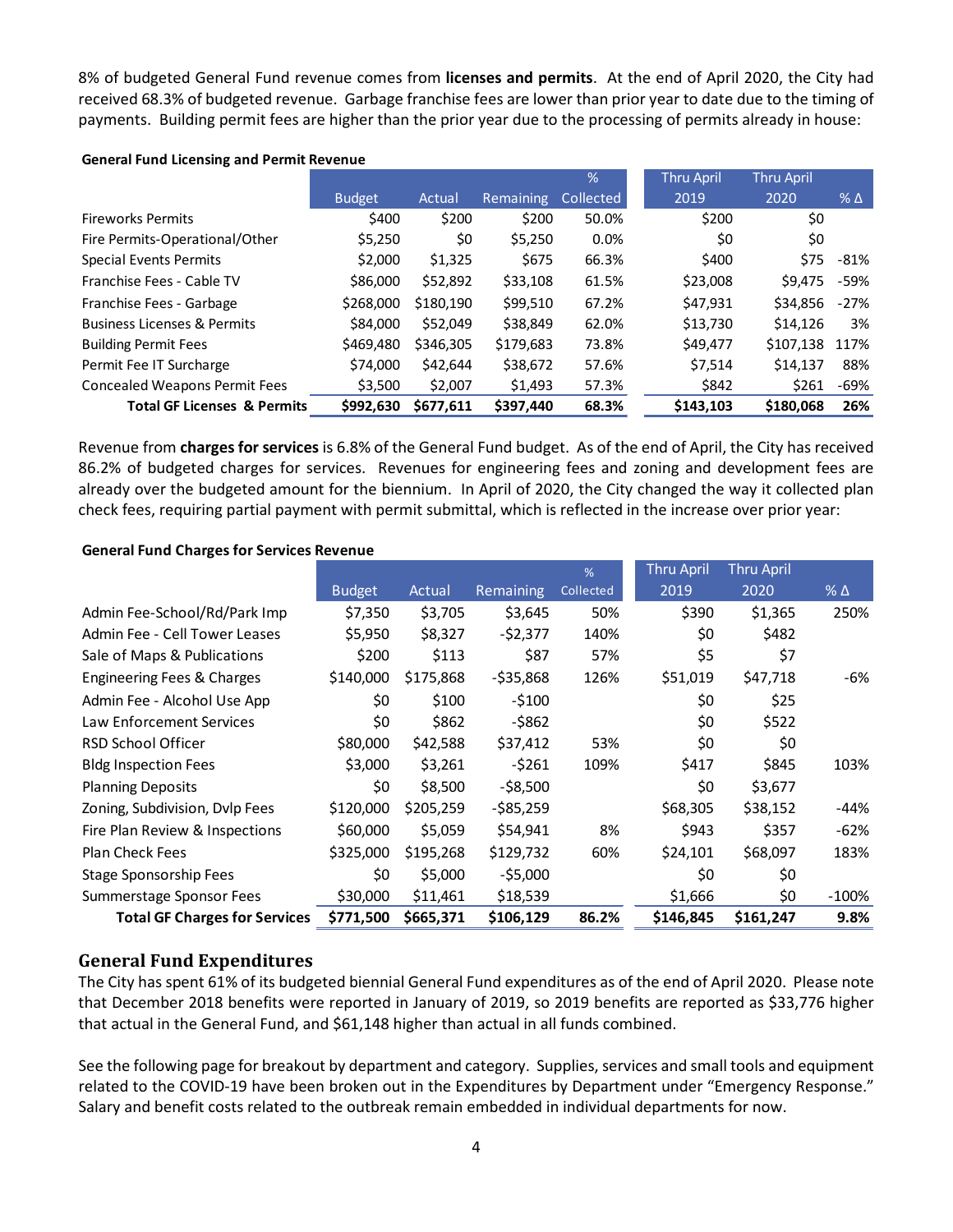### **General Fund Budget vs Actual**

|                           |    | 2019-2020     |   | 04/30/2020        |       | <b>Thru April</b> | <b>Thru April</b> |       |
|---------------------------|----|---------------|---|-------------------|-------|-------------------|-------------------|-------|
| <b>Revenues</b>           |    | <b>Budget</b> |   | <b>BTD Actual</b> | BTD % | 2019              | 2020              | % Δ   |
| Beginning Fund Balance    | Ś  | 2,132,480     | S | 2,132,480         | 100%  |                   |                   |       |
| Taxes                     | \$ | 8,172,421     |   | 5,621,851         | 69%   | 1,378,973         | 1,475,905         | 7%    |
| Licenses & Permits        | \$ | 992,630       |   | 677,611           | 68%   | 143,103           | 180,068           | 26%   |
| Intergov. Revenues        | \$ | 383,557       |   | 234,145           | 61%   | 45,502            | 56,354            | 24%   |
| Charges for Goods & Serv. | \$ | 771,500       |   | 665,370           | 86%   | 146,846           | 161,247           | 10%   |
| Fines & Penalties         | \$ | 106,900       |   | 43,641            | 41%   | 12,579            | 6,401             | -49%  |
| Miscellaneous Revenues    | \$ | 117,941       |   | 150,066           | 127%  | 29,798            | 47,376            | 59%   |
| Other                     | Ś  | 763,570       |   | 221,898           | 29%   | 45,704            | 45,456            | $-1%$ |
| <b>Total Revenues</b>     | S  | 11.308.519    | ς | 7,614,582         | 67%   | \$1,802,504       | \$1,972,807       | 9%    |

**Total w/ Beg Fund Balance \$ 13,440,999 \$ 9,747,062**

|                                 | 2019-2020     | 04/30/2020 |                   |       | <b>Thru April</b> |             | <b>Thru April</b> |             |         |
|---------------------------------|---------------|------------|-------------------|-------|-------------------|-------------|-------------------|-------------|---------|
| <b>Expenditures by Dept.</b>    | <b>Budget</b> |            | <b>BTD Actual</b> | BTD % |                   | 2019        |                   | 2020        | % Δ     |
| Legislative                     | \$<br>214,050 | \$         | 115,944           | 54%   | \$                | 36,685      | \$                | 32,307      | $-12%$  |
| Executive                       | 209,450       |            | 133,411           | 64%   |                   | 49,377      |                   | 21,830      | -56%    |
| <b>Community Events</b>         | 61,650        |            | 9,271             | 15%   |                   | 61          |                   | (20)        | $-132%$ |
| Finance Dept.                   | 691,870       |            | 421,027           | 61%   |                   | 122,106     |                   | 93,220      | $-24%$  |
| Planning Dept.                  | 807,348       |            | 584,182           | 72%   |                   | 180,000     |                   | 130,893     | $-27%$  |
| <b>Building Dept.</b>           | 619,345       |            | 406,368           | 66%   |                   | 67,919      |                   | 131,776     | 94%     |
| Police Dept.                    | 5,564,213     |            | 3,346,631         | 60%   |                   | 786,102     |                   | 830,315     | 6%      |
| Economic Development            | 26,000        |            | 11,483            | 44%   |                   |             |                   |             |         |
| Recycling Dept.                 | 45,202        |            | 22,697            | 50%   |                   | 387         |                   | 158         | -59%    |
| Civil Service                   | 13,100        |            | 8,924             | 68%   |                   | 1,514       |                   | 1,363       | $-10%$  |
| Parks Dept.                     | 743,597       |            | 429,943           | 58%   |                   | 105,178     |                   | 103,023     | $-2%$   |
| <b>Cultural Commission</b>      | 80,400        |            | 41,496            | 52%   |                   | 3,972       |                   | 3,166       | $-20%$  |
| <b>City Mitigation Projects</b> | 12,000        |            | 7,593             | 63%   |                   | 240         |                   | 4,297       | 1690%   |
| <b>Engineering Dept.</b>        | 431,261       |            | 264,127           | 61%   |                   | 56,106      |                   | 57,189      | 2%      |
| Fire                            | 65,250        |            | 12,752            | 20%   |                   |             |                   |             |         |
| <b>Emergency Response</b>       |               |            | 19,318            |       |                   |             |                   | 19,318      |         |
| Non-Departmental                | 1,904,240     |            | 1,188,967         | 62%   |                   | 261,582     |                   | 259,249     | -1%     |
| Total Expenditures \$           | 11,488,976    | \$         | 7,024,132         | 61%   |                   | \$1,671,229 |                   | \$1,688,084 | 1%      |
| Ending Fund Balance \$          | 1,952,023     | \$         | 2,722,930         |       |                   |             |                   |             |         |



|                                     | 2019-2020       |   | 04/30/2020        |       | <b>Thru April</b> |   | <b>Thru April</b> |        |
|-------------------------------------|-----------------|---|-------------------|-------|-------------------|---|-------------------|--------|
| <b>Expenditures by Category</b>     | <b>Budget</b>   |   | <b>BTD Actual</b> | BTD % | 2019              |   | 2020              | % Δ    |
| Salaries and Wages                  | \$<br>4,986,099 | Ś | 3,043,800         | 61%   | \$<br>769.897     | Ś | 788,459           | 2%     |
| <b>Personnel Benefits</b>           | 2,072,507       |   | 1,180,780         | 57%   | 331,345           |   | 299,740           | $-10%$ |
| <b>Supplies</b>                     | 251,830         |   | 127,789           | 51%   | 15,787            |   | 45.505            | 188%   |
| <b>Services</b>                     | 3,224,157       |   | 2,062,076         | 64%   | 436,714           |   | 435.634           | 0%     |
| <b>Transfers Out/Deposits</b>       | 939,883         |   | 588,687           | 63%   | 117,485           |   | 118,745           | 1%     |
| Capital Outlays                     | 14,500          |   | 21,000            | 145%  | 0                 |   | 0                 | 0%     |
| Total Expenditures \$               | 11,488,976      |   | 7,024,132         | 61%   | \$1,671,229       |   | \$1,688,084       | 1%     |
| Ending Fund Balance \$              | 1,952,023       | S | 2,722,930         |       |                   |   |                   |        |
| Total Exp. & End Fund Balance \$    | 13,440,999      |   | 9,747,062         |       |                   |   |                   |        |
| Rev. less Exp as of $03/31/2020$ \$ | (180,457) \$    |   | 590.450           |       | \$<br>131.275     | S | 284.724           |        |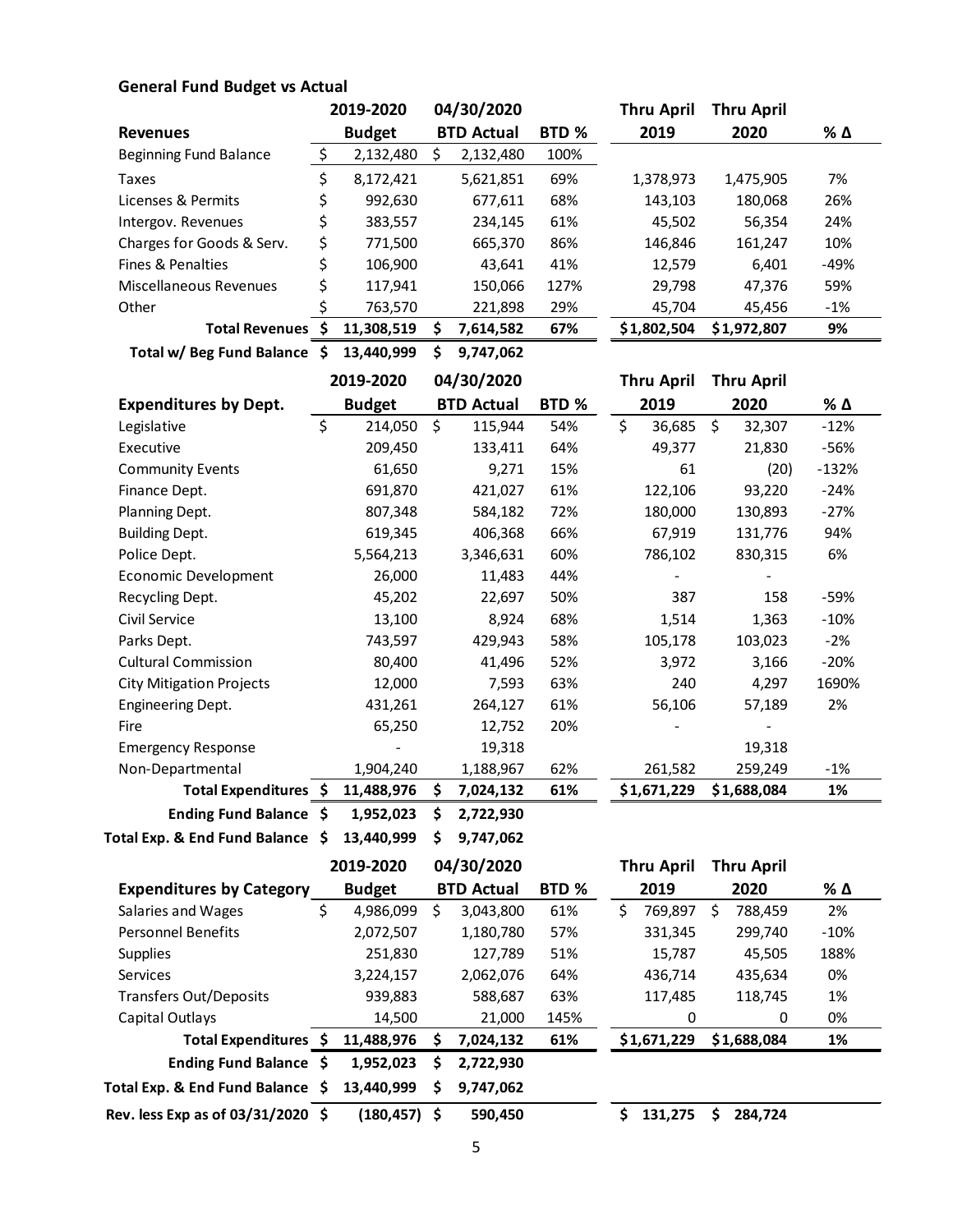### **Capital Funds**

The City has collected \$723,858 in **Real Estate Excise Tax (REET)** revenue as of April 2020, which is 65.1% of the \$1,111,500 budgeted for the biennium. \$32,710 was receipted in April 2020 from the sale of 12 homes in March.



The City did not collect any **Street or Park Impact Fees** through April 2020 due to credits given for developer constructed park and street improvements. Biennium to date, 90% of the \$281,089 budgeted Park Impact Fees and 22% of the \$1,336,912 budgeted Street Impact Fees have been collected.

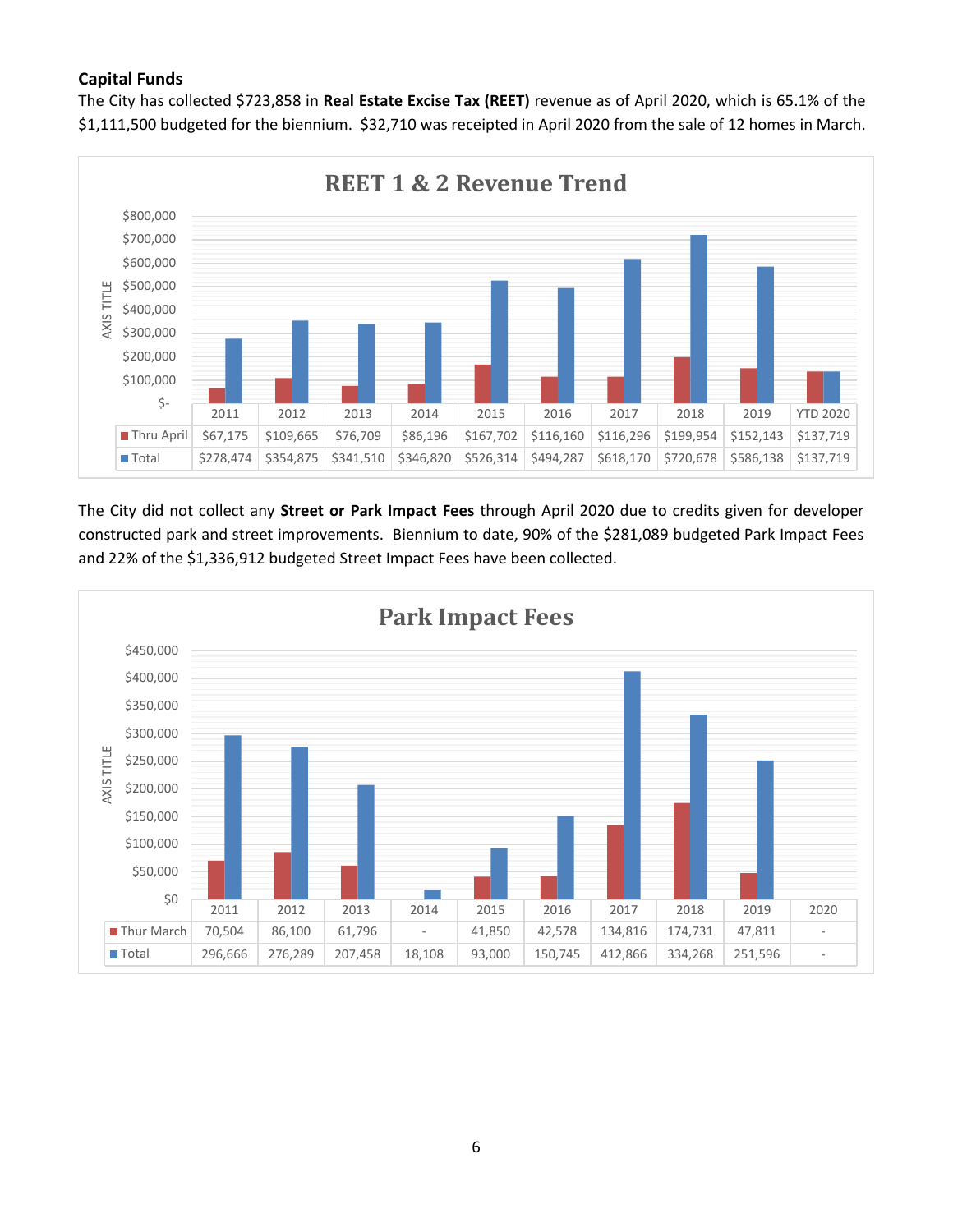

#### **Utility Funds**

Revenue from utility billing is reported on an accrual basis until the year end, when an adjusting entry is made to remove revenue that has been billed in December but will be received in January.

- 61.7%, or \$2,875,123, of budgeted **Water Fund** operating revenue was billed by the end of April 2020, and 58.9%, or \$2,593,895, of budgeted expenditures was spent. Expenditures through April 2019 are higher than expenditures through April of 2020 due to the timing of the water meter replacement project in 2019. In addition, April's interfund utility tax payment to the General Fund was posted in May.
- 73.1, or \$3,663,371, of budgeted **Sewer Fund** operating revenue was billed by the end of April 2020, and 59.9%, or \$3,080,787, of budgeted expenditures was spent. Expenditures through April of 2019 are higher than expenditures through April 2020 due to April's interfund utility tax payment to the General Fund posting in May, and a reduction in overtime and related benefits.
- 74.3%, or \$1,157,438, of budgeted **Storm Drainage Fund** operating revenue was billed by the end of April 2020, and 63.1%, or \$964,118, of budgeted expenditures was spent. Expenditures through April of 2019 are higher than expenditures through April 2020 due to April's interfund utility tax payment to the General Fund posting in May.

#### **Utility Fund Budget to Actual Revenues and Expenditures**

|                            |               |             |                  | %         |             |                                               |        |
|----------------------------|---------------|-------------|------------------|-----------|-------------|-----------------------------------------------|--------|
|                            | <b>Budget</b> | Actual      | <b>Remaining</b> | Collected |             | Thru April 2019 Thru April 2020 $\%$ $\Delta$ |        |
| <b>Water Fund</b>          |               |             |                  |           |             |                                               |        |
| Revenue                    | \$4,661,304   | \$2,875,123 | \$1.786.181      | 61.7%     | \$740,240   | \$767.467                                     | 4%     |
| Expenditures               | \$4,400,657   | \$2,593,895 | \$1,806,762      | 58.9%     | \$804,248   | \$456,232                                     | $-43%$ |
| <b>Sewer Fund</b>          |               |             |                  |           |             |                                               |        |
| Revenue                    | \$5.010.894   | \$3,663,371 | \$1,347,523      | 73.1%     | \$1,052,946 | \$1,097,066                                   | 4%     |
| Expenditures               | \$5,140,196   | \$3,080,787 | \$2,059,409      | 59.9%     | \$703,861   | \$609,418                                     | $-13%$ |
| <b>Storm Drainage Fund</b> |               |             |                  |           |             |                                               |        |
| Revenue                    | \$1,557,860   | \$1,157,438 | \$400,422        | 74.3%     | \$341,757   | \$343.887                                     | 1%     |
| Expenditures               | \$1,527,970   | \$964,118   | \$563,851        | 63.1%     | \$235,590   | \$208,392                                     | $-12%$ |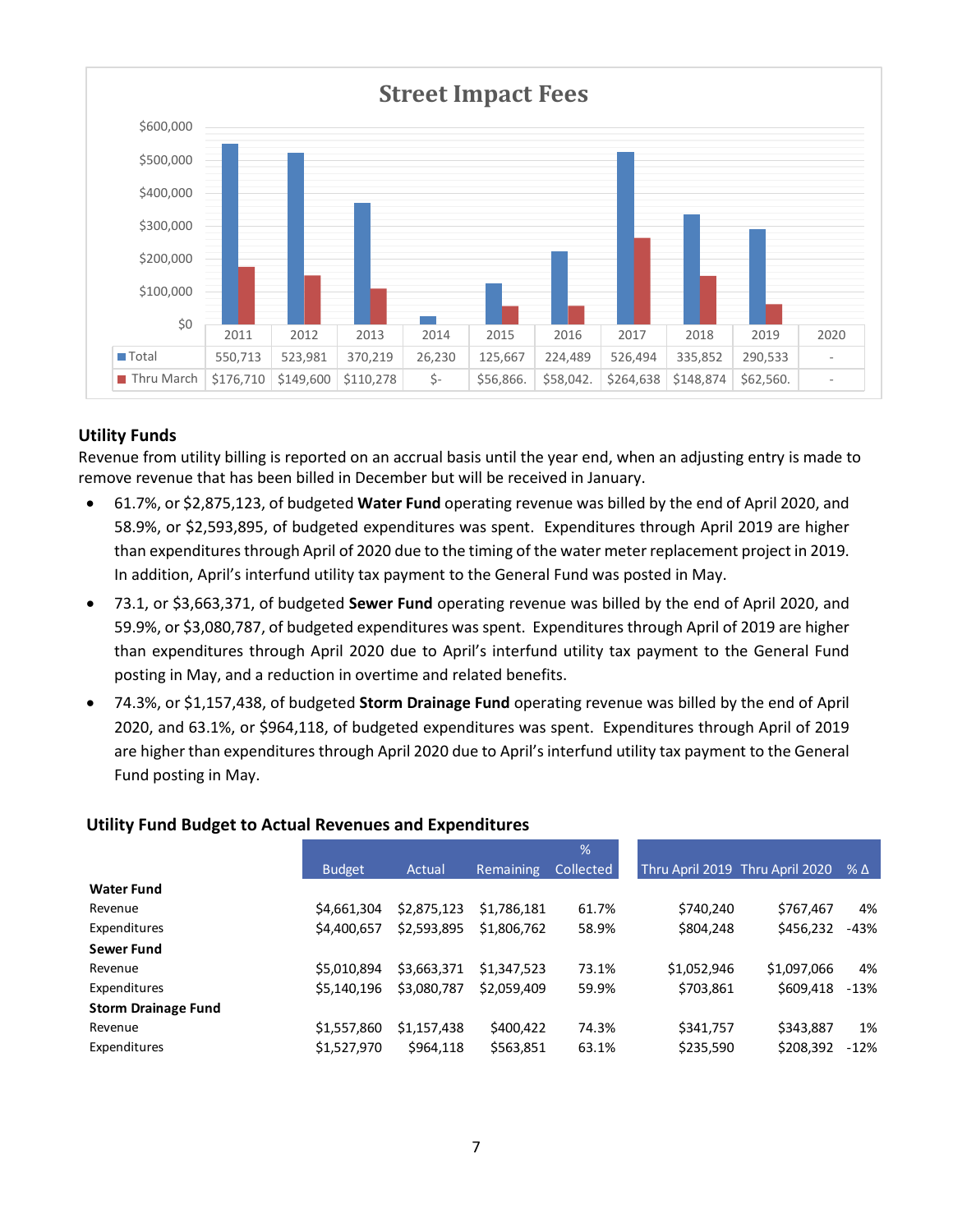#### **Ending Fund Balance**

At the end of April 2020, the City had an ending fund balance of \$20,963,881, which is \$4,481,658 more than the beginning biennial fund balance, as shown in the table below, and \$2,713,513 higher than budgeted. Budget to actual expenditures and revenues for each fund can be found on the following two pages.

## **CITY OF DUVALL**

### **2019-2020 REVENUE AND EXPENDITURE SUMMARY**

**Biennium to Date as of April 30, 2020**

|      |                                        | <b>Beginning</b>    |                        |                       | <b>Ending</b>       |                   |                          |
|------|----------------------------------------|---------------------|------------------------|-----------------------|---------------------|-------------------|--------------------------|
| Fund | <b>Description</b>                     | <b>Fund Balance</b> | <b>Revenues</b>        | <b>Expenditures</b>   | <b>Fund Balance</b> | <b>Net Change</b> |                          |
| 001  | <b>General Fund</b>                    | \$<br>2,132,480     | - \$<br>7,614,582      | \$.<br>$7,024,132$ \$ | $2,722,930$ \$      | 590,450           | General<br>759,817       |
| 002  | <b>Contingency Fund</b>                | 231,954             | 169,367                |                       | 401,321             | 169,367           | Fund                     |
| 101  | <b>Street Fund</b>                     | 177,846             | 1,112,338              | 1,287,970             | 2,213               | (175, 632)        | Special                  |
| 106  | <b>Big Rock Ball Park Maintenance</b>  | 35,150              | 185,192                | 150,399               | 69,943              | 34,793            | (139, 751)<br>Revenue    |
| 107  | <b>Sensitive Areas Mitigation Fund</b> | 39,407              | 1,088                  |                       | 40,495              | 1,088             | Funds                    |
| 206  | 2016 LTGO - Main St Debt Svc           | 19,866              | 589,558                | 475,520               | 133,904             | 114,038           | 114,038 Debt Svc Fd      |
| 304  | <b>Real Estate Excise Tax Fund 1</b>   | 990,664             | 393,387                | 103,577               | 1,280,475           | 289,810           |                          |
| 305  | <b>Real Estate Excise Tax Fund 2</b>   | 810,389             | 388,251                | 111,104               | 1,087,536           | 277,147           | Capital                  |
| 306  | <b>Main Street Improvement</b>         | 1,188,870           | 32,108                 | 59,079                | 1,161,899           | (26, 970)         | Project<br>1,444,056     |
| 307  | <b>Street CIP Fund</b>                 | 589,810             | 710,195                | 136,427               | 1,163,577           | 573,768           | Funds                    |
| 308  | <b>Parks CIP Fund</b>                  | 690,840             | 487,975                | 157,674               | 1,021,141           | 330,301           |                          |
| 401  | <b>Water Fund</b>                      | 3,314,348           | 2,875,123              | 2,593,895             | 3,595,577           | 281,228           |                          |
| 402  | <b>Sewer Fund</b>                      | 2,462,035           | 3,663,371              | 3,080,787             | 3,044,619           | 582,584           |                          |
| 404  | <b>Storm Drainage Fund</b>             | 775,113             | 1,157,438              | 964,118               | 968,432             | 193,320           |                          |
| 407  | <b>Water CIP Fund</b>                  | 1,315,436           | 686,856                | 189,888               | 1,812,404           | 496,968           | Proprietary<br>2,286,132 |
| 408  | <b>Sewer CIP Fund</b>                  | 502,693             | 841,621                | 346,331               | 997,984             | 495,290           | <b>Funds</b>             |
| 409  | <b>Storm Drainage CIP Fund</b>         | 113,978             | 232,034                | 2,503                 | 343,509             | 229,531           |                          |
| 410  | <b>Bond Redemption Fund</b>            | 19,940              | 905                    |                       | 20,844              | 905               |                          |
| 411  | <b>Bond Reserve Fund</b>               | 267,873             | 6,706                  | 400                   | 274,180             | 6,306             |                          |
| 501  | <b>Equipment Fund</b>                  | 464,099             | 432,733                | 483,577               | 413,255             | (50, 844)         | Internal                 |
| 502  | <b>IT Fund</b>                         | 190,939             | 358,886                | 307,874               | 241,950             | 51,012            | 17,366<br>Service        |
| 503  | <b>Building Maintenance Fund</b>       | 148,495             | 170,551                | 153,352               | 165,694             | 17,199            | Funds                    |
|      | <b>TOTAL</b>                           | S.<br>16,482,223    | <b>S</b><br>22,110,266 | 17,628,608            | \$<br>20,963,881    | \$<br>4,481,658   |                          |
|      |                                        |                     |                        |                       |                     |                   |                          |

 $\text{5}$  38,592,489 =  $\text{5}$  38,592,489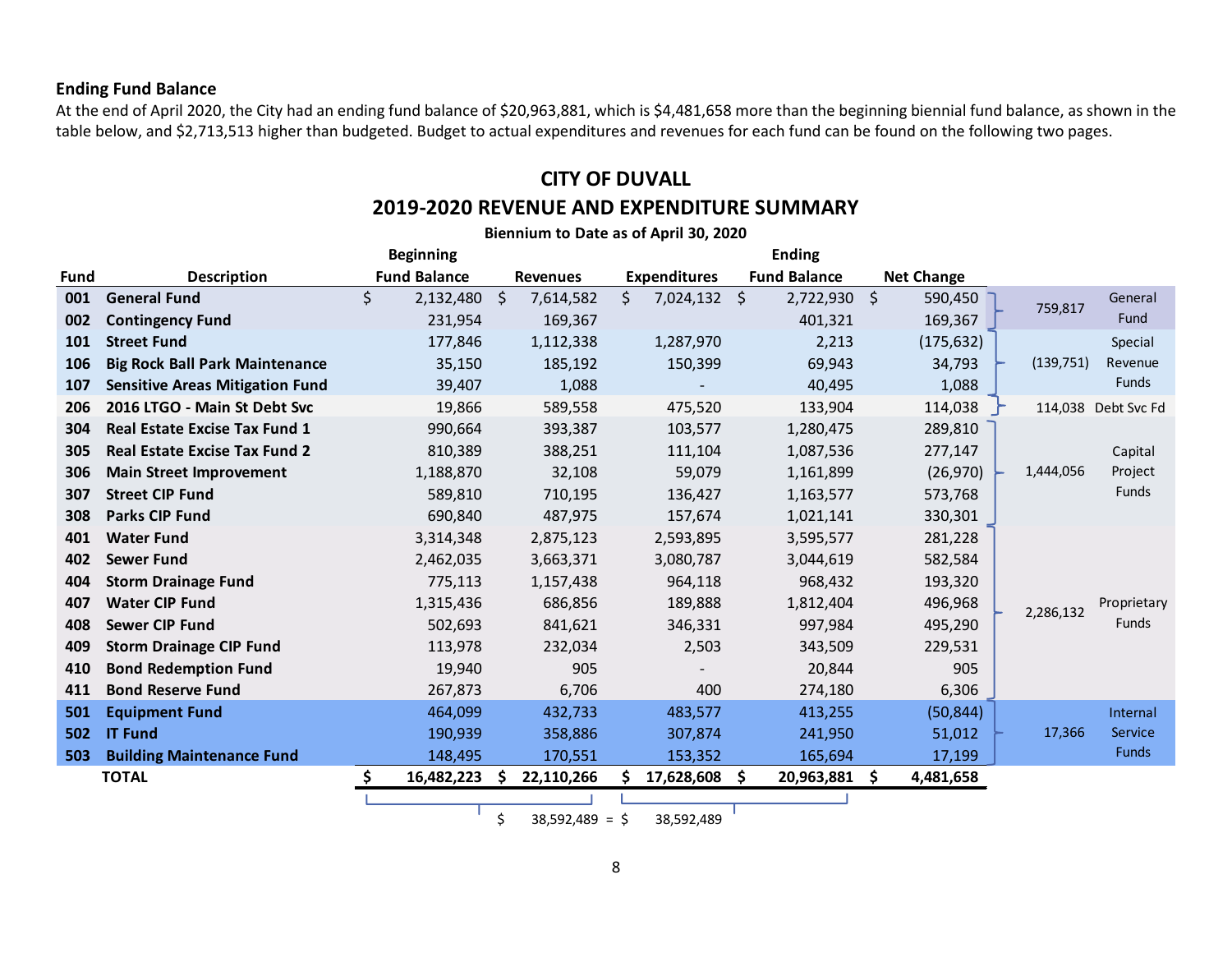# **CITY OF DUVALL**

# **2019-2020 BUDGET vs ACTUAL - REVENUES**

**Biennium to date as of 04/30/2020**

|             |                                        |                 |                   |           | <b>BTD</b>        | BTD %            | <b>Thru April</b> | <b>Thru April</b> |        |
|-------------|----------------------------------------|-----------------|-------------------|-----------|-------------------|------------------|-------------------|-------------------|--------|
| <b>Fund</b> | <b>Description</b>                     | <b>Budget</b>   | <b>BTD Actual</b> |           | <b>Difference</b> | <b>Collected</b> | 2019              | 2020              | % Δ    |
| 001         | <b>General Fund</b>                    | S<br>11,308,519 | \$                | 7,614,582 | \$<br>3,693,936   | 67%              | \$1,802,504       | \$1,972,807       | 9%     |
| 002         | <b>Contingency Fund</b>                | 262,860         |                   | 169,367   | 93,493            | 64%              | 34,115            | 34,968            | 3%     |
| 101         | <b>Street Fund</b>                     | 1,688,459       |                   | 1,112,338 | 576,121           | 66%              | 217,081           | 253,572           | 17%    |
| 106         | <b>Big Rock Ball Park Maintenance</b>  | 368,474         |                   | 185,192   | 183,282           | 50%              | 18,833            | 24,195            | 28%    |
| 107         | <b>Sensitive Areas Mitigation Fund</b> | 971             |                   | 1,088     | (117)             | 112%             | 305               | 305               | 0%     |
| 206         | 2016 LTGO - Main St Debt Svc           | 940,963         |                   | 589,558   | 351,405           | 63%              | 117,620           | 117,620           | 0%     |
| 304         | <b>Real Estate Excise Tax Fund 1</b>   | 577,910         |                   | 393,387   | 184,523           | 68%              | 84,079            | 78,418            | $-7%$  |
| 305         | <b>Real Estate Excise Tax Fund 2</b>   | 573,370         |                   | 388,251   | 185,119           | 68%              | 82,666            | 76,966            | $-7%$  |
| 306         | <b>Main Street Improvement</b>         | 29,227          |                   | 32,108    | (2,881)           | 110%             | 9,169             | 8,766             | $-4%$  |
| 307         | <b>Street CIP Fund</b>                 | 1,352,867       |                   | 710,195   | 642,672           | 52%              | 361,764           | 20,032            | $-94%$ |
| 308         | <b>Parks CIP Fund</b>                  | 465,441         |                   | 487,975   | (22, 534)         | 105%             | 212,915           | 7,684             | -96%   |
| 401         | <b>Water Fund</b>                      | 4,661,304       |                   | 2,875,123 | 1,786,181         | 62%              | 740,240           | 767,467           | 4%     |
| 402         | <b>Sewer Fund</b>                      | 5,010,894       |                   | 3,663,371 | 1,347,523         | 73%              | 1,052,946         | 1,097,066         | 4%     |
| 404         | <b>Storm Drainage Fund</b>             | 1,557,860       |                   | 1,157,438 | 400,422           | 74%              | 341,757           | 343,887           | 1%     |
| 407         | <b>Water CIP Fund</b>                  | 985,981         |                   | 686,856   | 299,125           | 70%              | 110,550           | 210,219           | 90%    |
| 408         | <b>Sewer CIP Fund</b>                  | 1,206,629       |                   | 841,621   | 365,008           | 70%              | 86,643            | 253,370           | 192%   |
| 409         | <b>Storm Drainage CIP Fund</b>         | 261,235         |                   | 232,034   | 29,201            | 89%              | 7,901             | 31,618            | 300%   |
| 410         | <b>Bond Redemption Fund</b>            | 2,216           |                   | 905       | 1,311             | 41%              | 257               | 106               | -59%   |
| 411         | <b>Bond Reserve Fund</b>               | 6,599           |                   | 6,706     | (107)             | 102%             | 2,073             | 1,388             | $-33%$ |
| 501         | <b>Equipment Fund</b>                  | 377,465         |                   | 432,733   | (55, 268)         | 115%             | 64,870            | 49,936            | $-23%$ |
| 502         | <b>IT Fund</b>                         | 568,785         |                   | 358,886   | 209,899           | 63%              | 72,226            | 72,208            | 0%     |
| 503         | <b>Building Maintenance Fund</b>       | 268,881         |                   | 170,551   | 98,330            | 63%              | 25,035            | 34,426            | 38%    |
|             | TOTAL \$                               | 32,476,910      | \$22,110,266      |           | \$<br>10,366,644  | 68%              | \$5,445,548       | \$5,457,025       | 0%     |